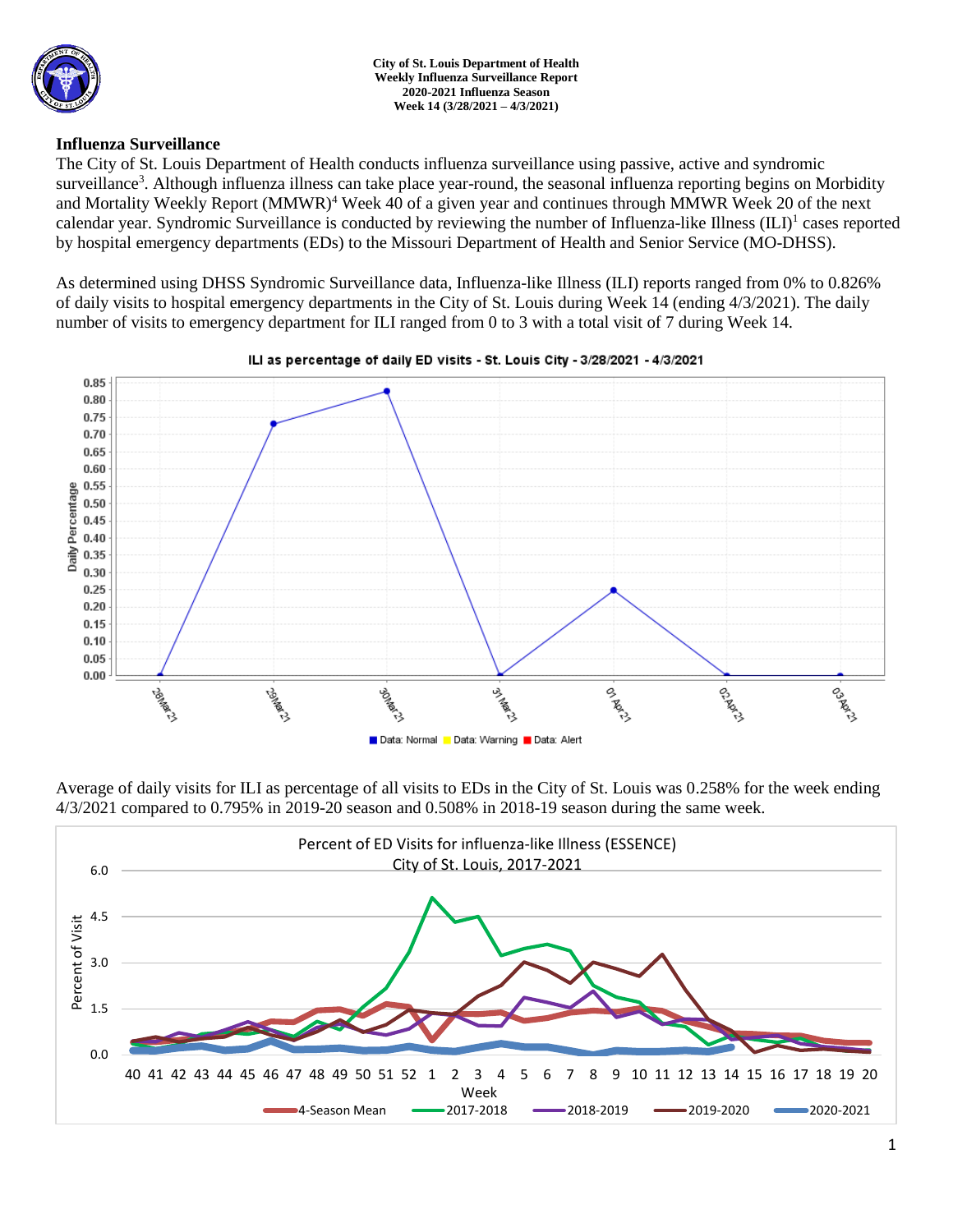

#### **City of St. Louis Department of Health Weekly Influenza Surveillance Report 2020-2021 Influenza Season Week 14 (3/28/2021 – 4/3/2021)**

Passive Surveillance is conducted through reporting of confirmed influenza cases<sup>2</sup> from various surveillance sites like hospitals, offices of healthcare providers, and laboratories. As of the current influenza season, for the week ending 4/3/2021, there have been 8 cases of Influenza A and 11 cases of Influenza B for a total of 19 influenza cases from the city of St. Louis. Influenza A accounted for 42% and influenza B accounted for 58% of total influenza cases. The data of the latest weeks is provisional and is subject to change in the following weeks.

# **Table 1: Number of Laboratory Positive Influenza Cases by Influenza Type**

| Influenza Type              | Week 11<br>$(3/7/2021 -$<br>3/13/2021 | Week 12<br>$(3/14/2021 -$<br>3/20/2021 | Week 13<br>$(3/21/2021 -$<br>3/27/2021 | Week 14<br>$(3/28/2021 -$<br>4/3/2021 | 2020-2021*<br>Season-to-Date | Percentage |
|-----------------------------|---------------------------------------|----------------------------------------|----------------------------------------|---------------------------------------|------------------------------|------------|
| Influenza A                 |                                       |                                        | 0                                      |                                       |                              | 42%        |
| Influenza B                 | 0                                     | 0                                      |                                        |                                       | 11                           | 58%        |
| Influenza unknown / Untyped | 0                                     | 0                                      | 0                                      |                                       | 0                            | 0%         |
| <b>Total</b>                |                                       |                                        |                                        |                                       | 19                           | 100%       |

# **Table 2: Number of Laboratory Confirmed Influenza Cases by Age Group**

| <b>Age Group</b> | Week 11<br>$(3/7/2021 -$<br>3/13/2021 | Week 12<br>$(3/14/2021 -$<br>3/20/2021 | Week 13<br>$(3/21/2021 -$<br>3/27/2021 | Week 14<br>$(3/28/2021 -$<br>4/3/2021 | 2020-2021*<br>Season-to-Date | Percentage |
|------------------|---------------------------------------|----------------------------------------|----------------------------------------|---------------------------------------|------------------------------|------------|
| 0 to 4 years     | 0                                     | 0                                      | 0                                      | O                                     |                              | 11%        |
| 5 to 14 years    | 0                                     | 0                                      | 0                                      | 0                                     |                              | 11%        |
| 15 to 24 years   | 0                                     | O                                      |                                        | 0                                     |                              | 16%        |
| 25 to 49 years   | 0                                     | 0                                      | 0                                      | 0                                     | 6                            | 32%        |
| 50 to 64 years   |                                       |                                        | 0                                      | 0                                     | 4                            | 21%        |
| 65+ years        | 0                                     | ŋ                                      | 0                                      | 0                                     |                              | 11%        |
| <b>Total</b>     |                                       |                                        |                                        | 0                                     | 19                           | 100%       |

### **Table 3: Number of Laboratory Confirmed Influenza Cases by Age Group and Type** For Cases Reported between 09/27/2020 and 4/3/2021

| <b>Age Group</b> | Type A |      | Type B |      | <b>Unknown Type</b> |   | <b>Total</b> |      |
|------------------|--------|------|--------|------|---------------------|---|--------------|------|
|                  | n      | %    | n      | %    | n.                  | % | n            | %    |
| 0 to 4 years     |        | 12.5 |        | 9.1  | 0                   |   |              | 10.5 |
| 5 to 14 years    |        | 25.0 |        | 0.0  |                     |   |              | 10.5 |
| 15 to 24 years   |        | 12.5 |        | 18.2 |                     |   |              | 15.8 |
| 25 to 49 years   |        | 0.0  | 6      | 54.5 |                     |   | 6            | 31.6 |
| 50 to 64 years   |        | 37.5 |        | 9.1  | 0                   |   |              | 21.1 |
| 65+ years        |        | 12.5 |        | 9.1  |                     |   |              | 10.5 |
| Total            |        |      |        |      |                     |   | 19           |      |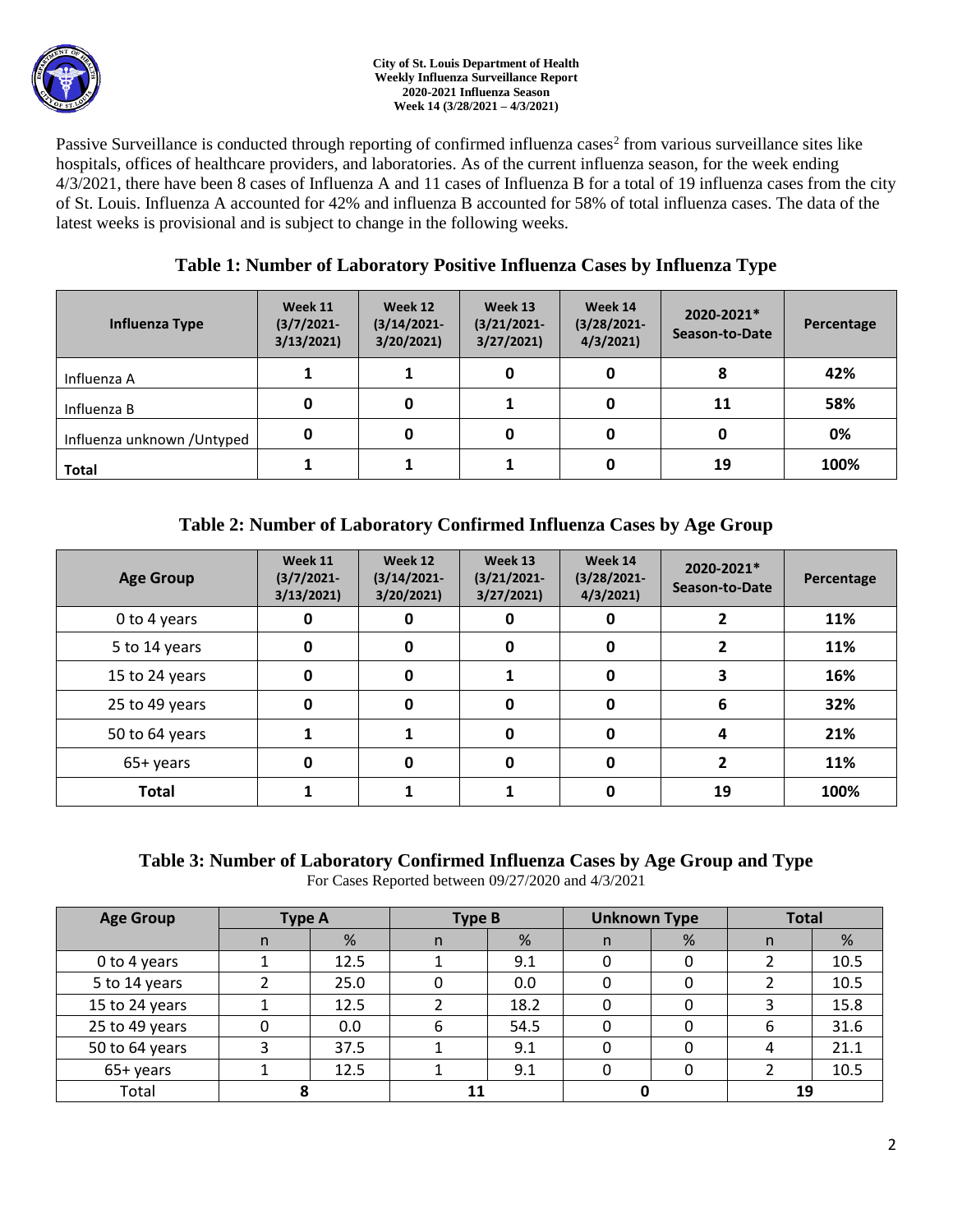

| <b>Previous</b> |           |           |           |           |           | 4-Season    | 4-Season      |
|-----------------|-----------|-----------|-----------|-----------|-----------|-------------|---------------|
| <b>Seasons</b>  | 2016-2017 | 2017-2018 | 2018-2019 | 2019-2020 | 2020-2021 | <b>Mean</b> | <b>Median</b> |
| Week 11         | 75        | 52        | 80        | 222       |           | 107         | 78            |
| Week 12         | 115       | 37        | 98        | 57        |           |             | 78            |
| Week 13         | 160       | 22        | 75        |           |           | 66          | 49            |
| Week 14         | 60        | 24        | 30        |           |           | 30          | -27           |

### **Table 4: Total Number of Laboratory Confirmed Influenza Cases Through Previous 4 Seasons**



## **City of St. Louis Influenza Outbreaks:**

During the week ending 4/3/2021, there have been no outbreaks of influenza reported to the City of St. Louis Department of Health.